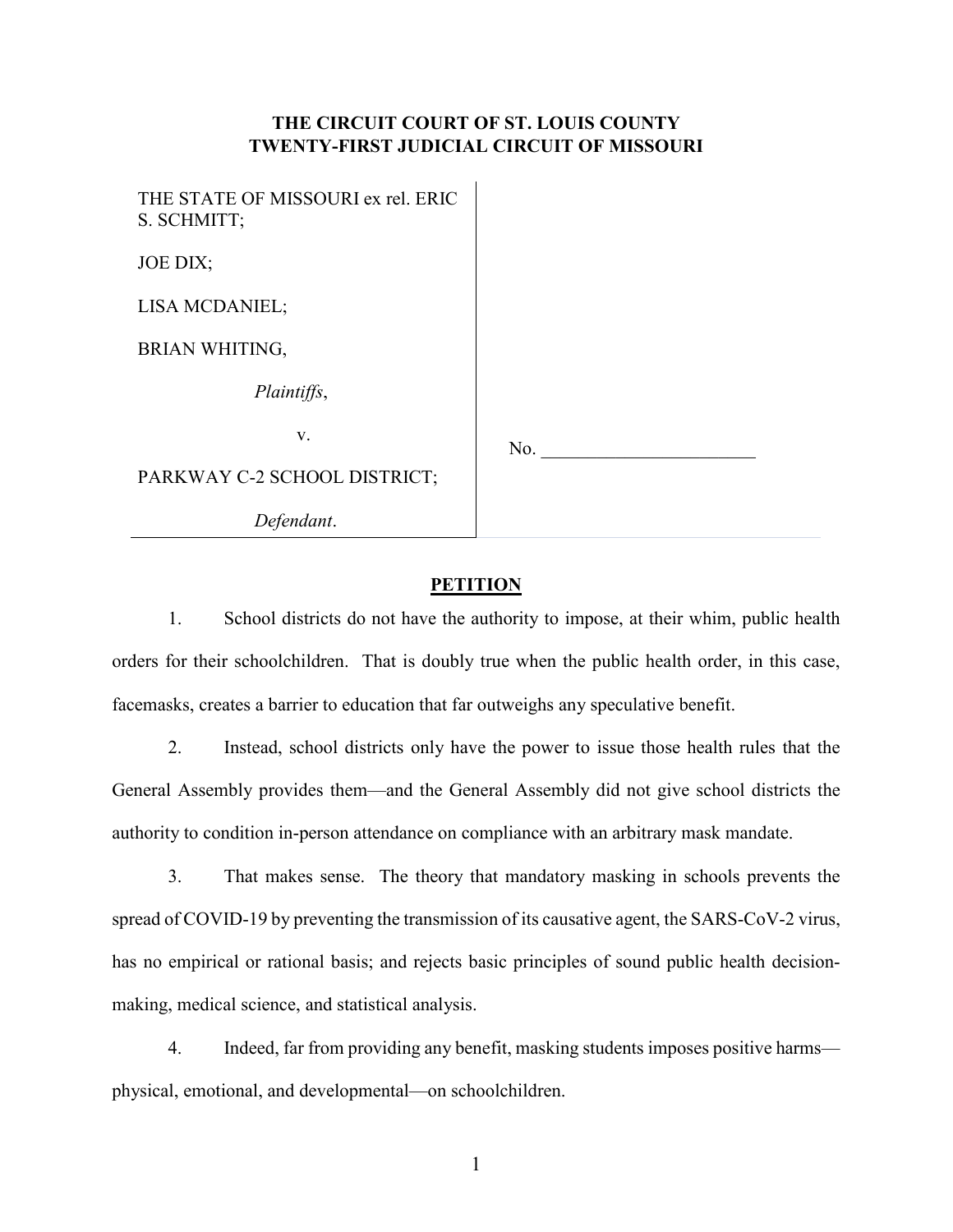5. Since school districts lack the power to impose mask mandates, like the one at issue here, decisions about masking of children to prevent the spread of COVID-19 are reserved to parents, not to school districts. That follows from the fundamental truth that "[t]he child is not the mere creature of the state; those who nurture him and direct his destiny have the right, coupled with the high duty, to recognize and prepare him for additional obligations." *Pierce v. Soc'y of the Sisters of the Holy Name of Jesus & Mary*, 268 U.S. 510, 535 (1925).

6. Missouri Attorney General Eric S. Schmitt seeks to protect the welfare of Missouri's children and the liberty and constitutional rights of the people of Missouri.

7. Attorney General Schmitt brings this action to prevent unlawful, unconstitutional, arbitrary, capricious, and unreasonable conduct by the Defendant.

8. Private plaintiffs are parents with children who attend schools in Defendant District. They bring this action to protect their children against the District's unlawful mask mandate and to vindicate their rights as taxpayers.

#### **JURISDICTION AND VENUE**

9. This Court has jurisdiction under Mo. Const. art V, § 14(a), § 527.010, RSMo, *et seq.*, § 536.150, RSMo, § 536.050, RSMo, and other applicable law.

10. Venue is proper in this Court under §§ 508.010.2(2) and 508.050, RSMo.

# **PARTIES**

11. Plaintiff State of Missouri is a sovereign State of the United States of America.

12. Eric S. Schmitt is the 43rd Attorney General of the State of Missouri. Attorney General Schmitt is authorized to "institute, in the name and on the behalf of the state, all civil suits and other proceedings at law or in equity requisite or necessary to protect the rights and interests of the state, and enforce any and all rights, interests or claims against any and all persons, firms or corporations in whatever court or jurisdiction such action may be necessary; and he may also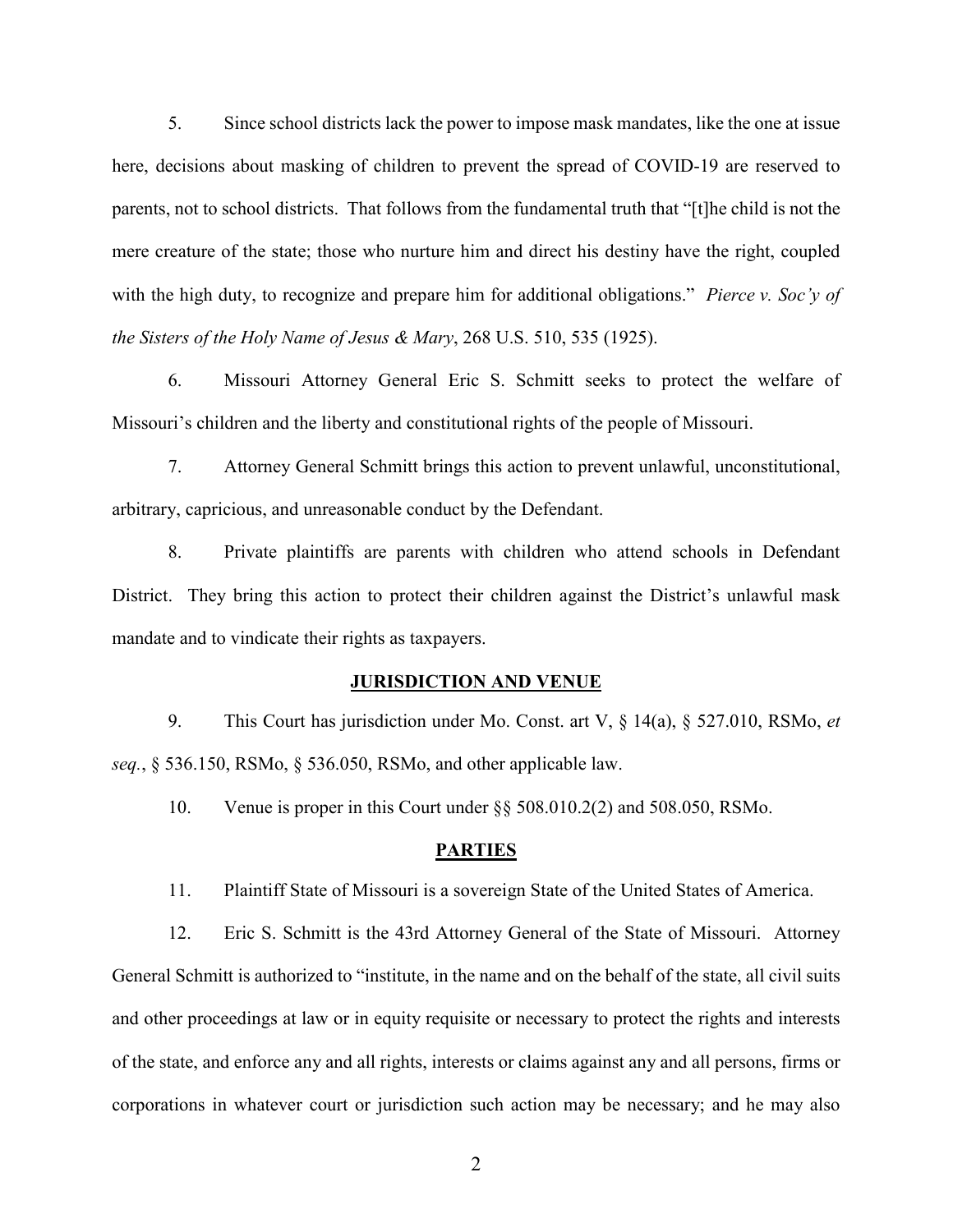appear and interplead, answer or defend, in any proceeding or tribunal in which the state's interests are involved." § 27.060, RSMo.

13. Attorney General Schmitt sues to vindicate Missouri's sovereign interest in controlling the exercise of sovereign power over individuals and entities within its borders; Missouri's sovereign interest in ensuring the enforcement of Missouri law within Missouri's borders; and Missouri's quasi-sovereign and *parens patriae* interest in the freedom, health, and physical, psychological, educational, and economic well-being of a significant segment of its populace. This interest includes, but is not limited to, preventing the spread of the COVID-19 virus within the state as well as protecting the health and welfare of the State's residents from arbitrary, capricious, unreasonable, unlawful, and ultimately harmful public health policies.

14. Attorney General Schmitt sues to vindicate Missouri's sovereign interest in ensuring that its political subdivisions do not exercise authority vested in them under state law in a fashion that violates the Missouri Constitution or Missouri law.

15. Attorney General Schmitt sues to vindicate Missouri's interest in ensuring that the children of the State receive an appropriate education.

16. Plaintiffs Joe Dix, Lisa McDaniel and Brian Whiting are parents whose children attend school in the District. Plaintiffs' children are thus subject to the Mask Mandate and Plaintiffs sue to vindicate their interest, as parents, in preventing their child from being subject to the unlawful and arbitrary mandate.

17. Together, Joe Dix, Lisa McDaniel and Brian Whiting are the "Private Plaintiffs." The Private Plaintiffs, along with the State of Missouri, are the "Plaintiffs."

18. The Private Plaintiffs also sue as a taxpayers:

a. The Private Plaintiffs are taxpayers of the District.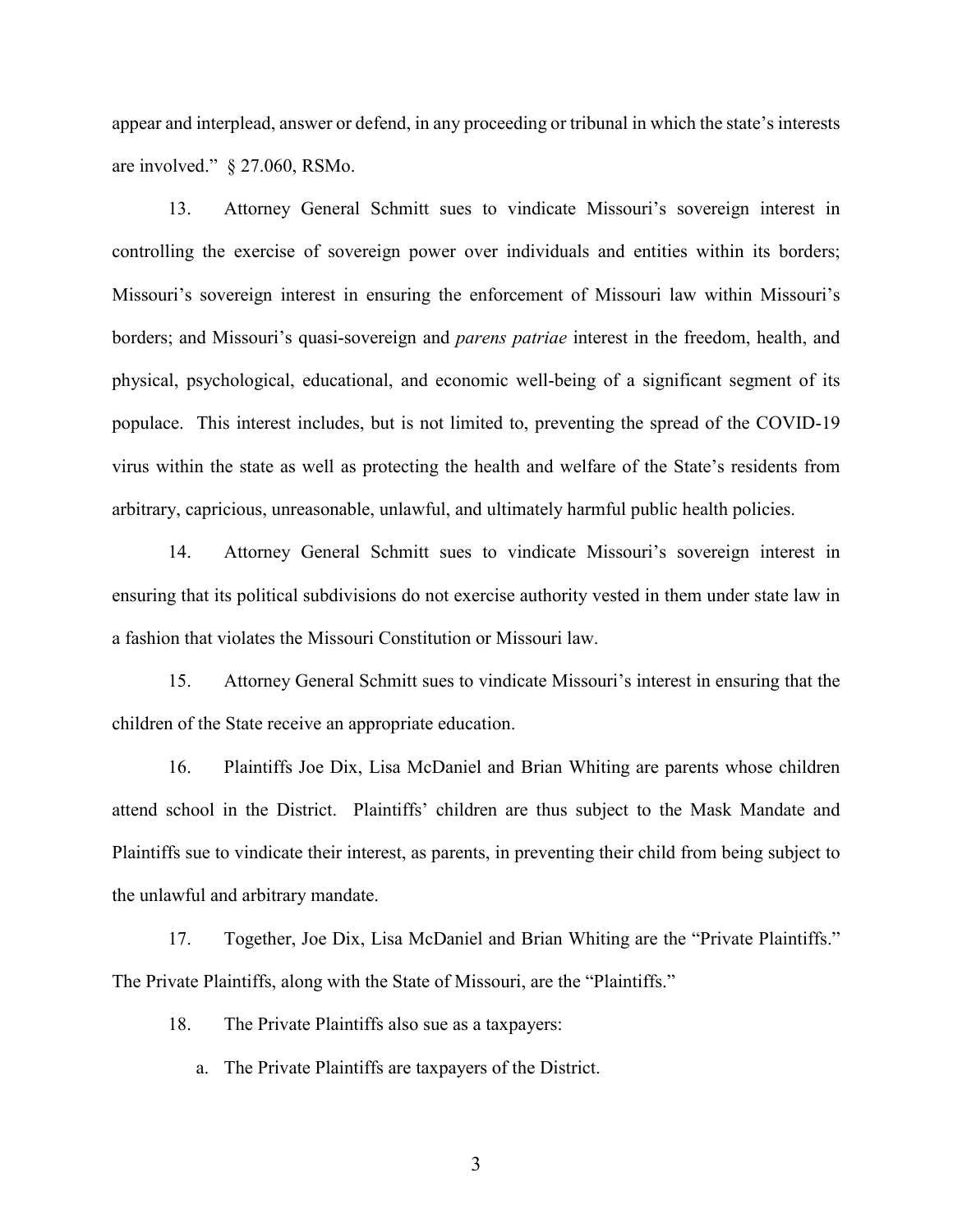b. On information and belief, the District is expending public funds to implement and to enforce the illegal Mask Mandate. This includes, but is not limited to, expending funds to disseminate information about the Mask Mandate, to enforce the Mask Mandate (including by setting up virtual learning to enforce related quarantine rules), and to drum-up public support for the Mask Mandate.

19. Defendant Parkway C-2 School District is responsible for providing a free, public education to the children within its district. It is a public school district and is a political subdivision of the State of Missouri.

### **FACTUAL ALLEGATIONS**

20. Plaintiffs incorporate the allegations in all preceding paragraphs by reference.

# **I. The District's mask mandates**

21. The District currently has a mask mandate in effect, which is set to continue through February 18, 2022. Exhibit A at 5, January 13, 2022 Signed Pandemic Response Plan ("Current Mask Mandate").

22. Before the most current mask mandate, the District had implemented a mask mandate on December 15, 2021 that was set to expire on January 17, 2022. Exhibit B at 5, December 15, 2021 Signed Pandemic Response Plan (with the Current Mask Mandate, the "Subsequent Mask Mandates"). When the District instituted that mask mandate a statewide emergency declaration under Chapter 44 was in effect relating to COVID-19 and Missouri's recovery efforts.

23. As of August 20, 2021, the District had in place a mask mandate that had no expiration date. Exhibit C at 2, Parkway Mask Mandate on August 20, 2018 ("Original Mask Mandate").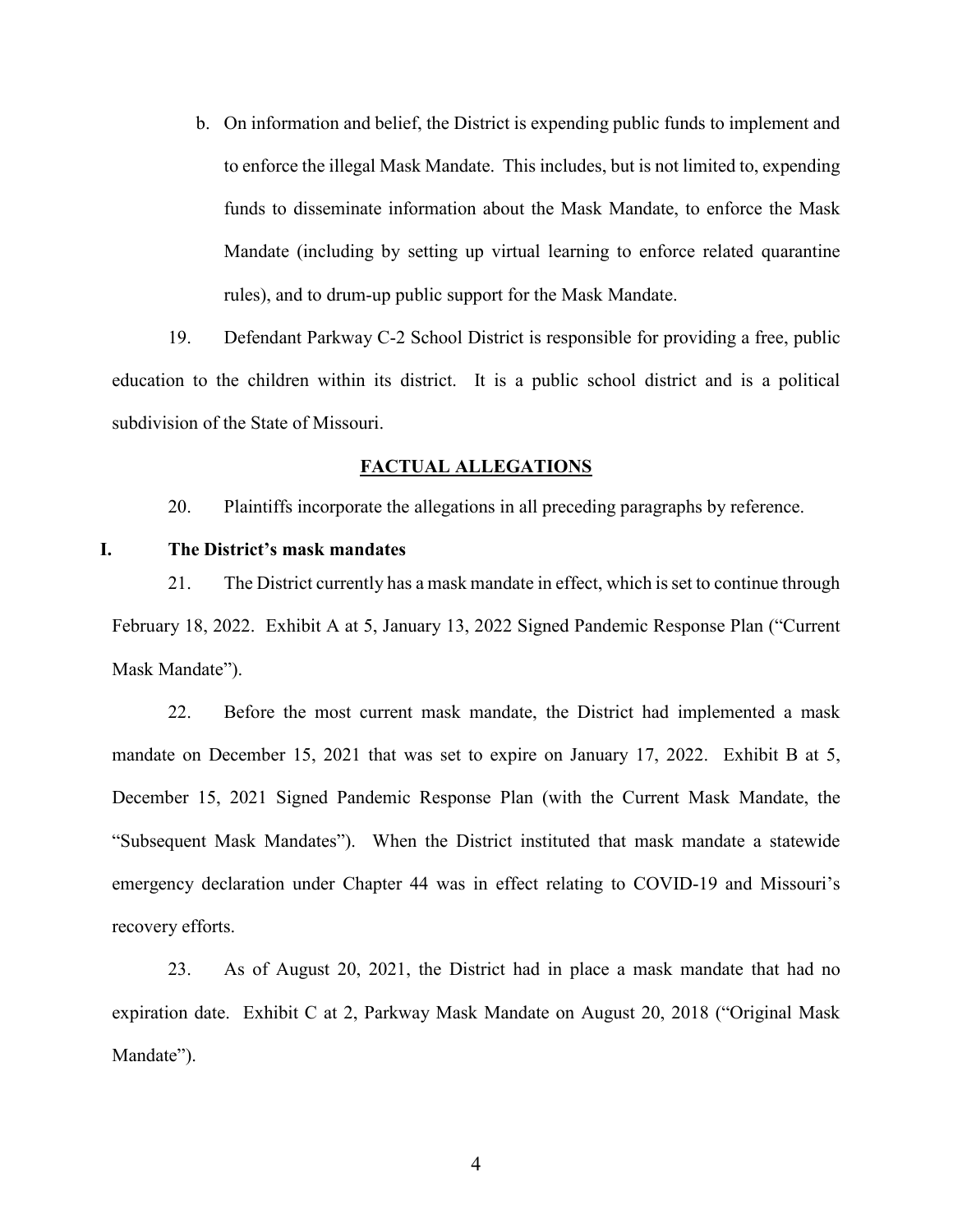24. On information and belief, the Original Mask Mandate was in effect for more than 30 days without approval of the School Board.

25. The District's Original and Subsequent Mask Mandates are substantively the same.

26. The District's Original and Subsequent Mask Mandates were (and are, for the Current Mask Mandate) orders that "directly or indirectly close [], partially close [], or place [] restrictions on the opening of or access to any one or more business organizations, churches, schools, or other places of public or private gathering or assembly, including any order, ordinance, rule, or regulation of general applicability or that prohibit [] or otherwise limit [] attendance at any public or private gathering  $\ldots$ ."  $\S$  67.265.1(1), RSMo.

27. Specifically, those orders restricted (or restrict, for the Current Mask Mandate) access to "schools, or other places of public or private gathering or assembly," § 67.265.1(1), RSMo, because each limited access to schools to only masked individuals or to individuals who fall under an exception to the mask requirement.

28. The Original and Subsequent Mask Mandates required (or require, for the Current Mask Mandate) "universal and correct wearing of masks" at all district facilities, including when indoors and receiving in-person instruction and did (or do, for the Current Mask Mandate) not exempt vaccinated or previously infected students.

29. Complying with the Current Mask Mandate requires the same conduct as compliance with the Original Mask Mandate, and as a result, it has the same effect as the Original Mask Mandate.

30. On information and belief, use of a cloth mask was sufficient to comply with all of the District's mask mandates.

## **II. Public Health Decision-Making**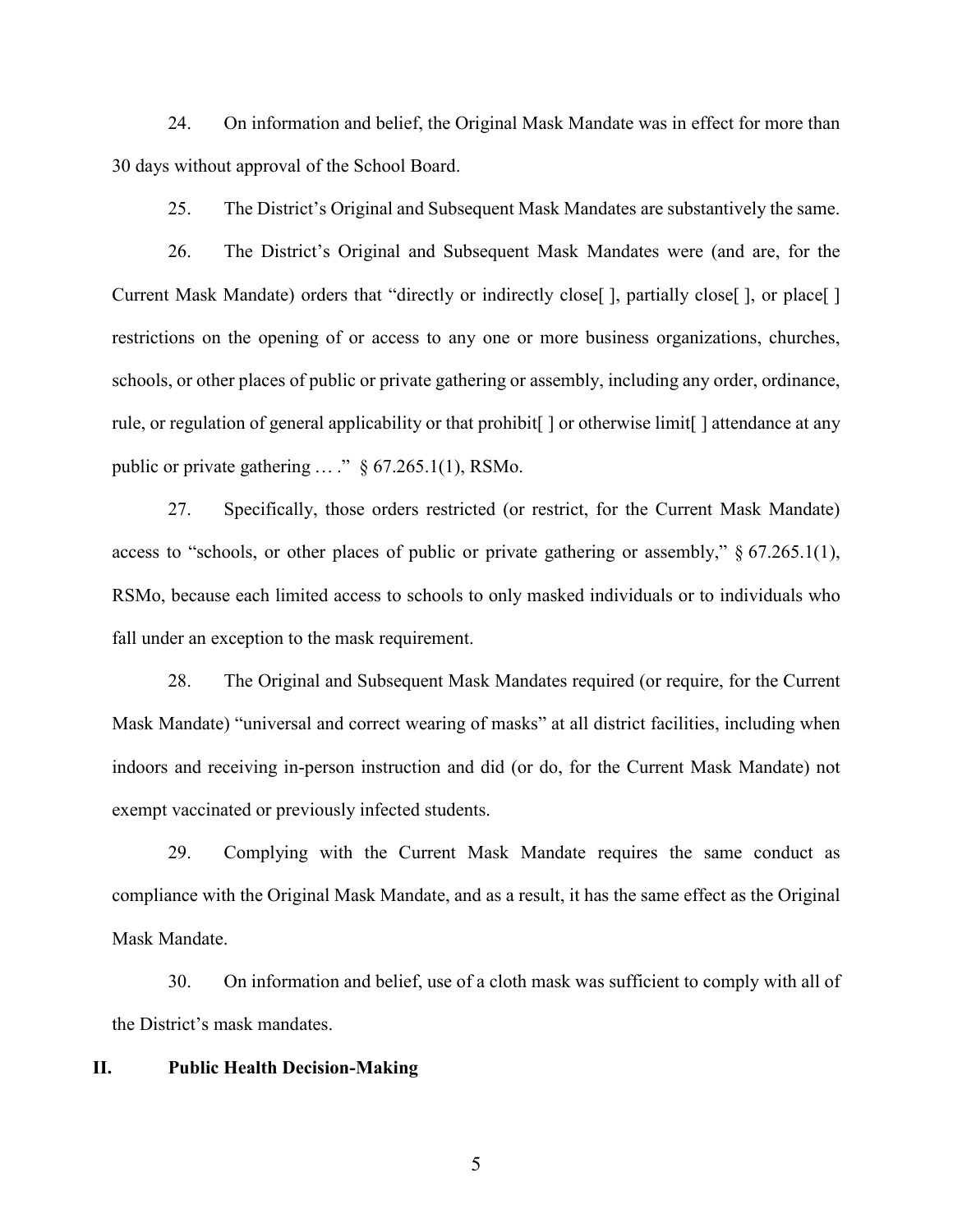31. Public health decision-making requires considering a number of factors, some of which are quantitative (*e.g.*, disease severity, characteristics of the virus), some of which are qualitative (*e.g.*, a community's trust in public health officials and anticipated reactions), and some that blend these factors.

32. Public health decision-making recognizes that many public health decisions are made in the absence of complete information, and understands that decisions must be continuously updated in light of new information.

33. Public health decision-making understands that public health decisions considers not just the effect of a decision on the transmission of a disease but also the social and economic effects a decision may have on the public at large.

34. In short, rational public health decision-making is a holistic process that requires consideration of innumerable factors, many of which defy ready quantification.

### **III. SARS-CoV-2 and COVID-19 characteristics**

35. SARS-CoV-2 is a virus that causes COVID-19, which is an influenza-like illness. Like the flu, COVID-19 is a respiratory illness spread primarily through droplets and small, aerosolized particles.

36. COVID-19, as a global pandemic, has affected the entire State of Missouri.

37. The extent of transmission of COVID-19 ebbs and flows based on a number of factors, including seasonality and the presence of new variants of SARS-CoV-2. On information and belief, omicron is the dominant SARS-CoV-2 variant in Missouri.

38. Doctors report that the omicron variant of SARS-CoV-2 appears to be mild and much less virulent than prior variants and the original virus. For example, Dr. Anthony Fauci (director of the National Institute of Allergy and Infectious Diseases) recently commented that "all indications point to a lesser severity of omicron versus delta." Kevin Breuninger, *Fauci Says All*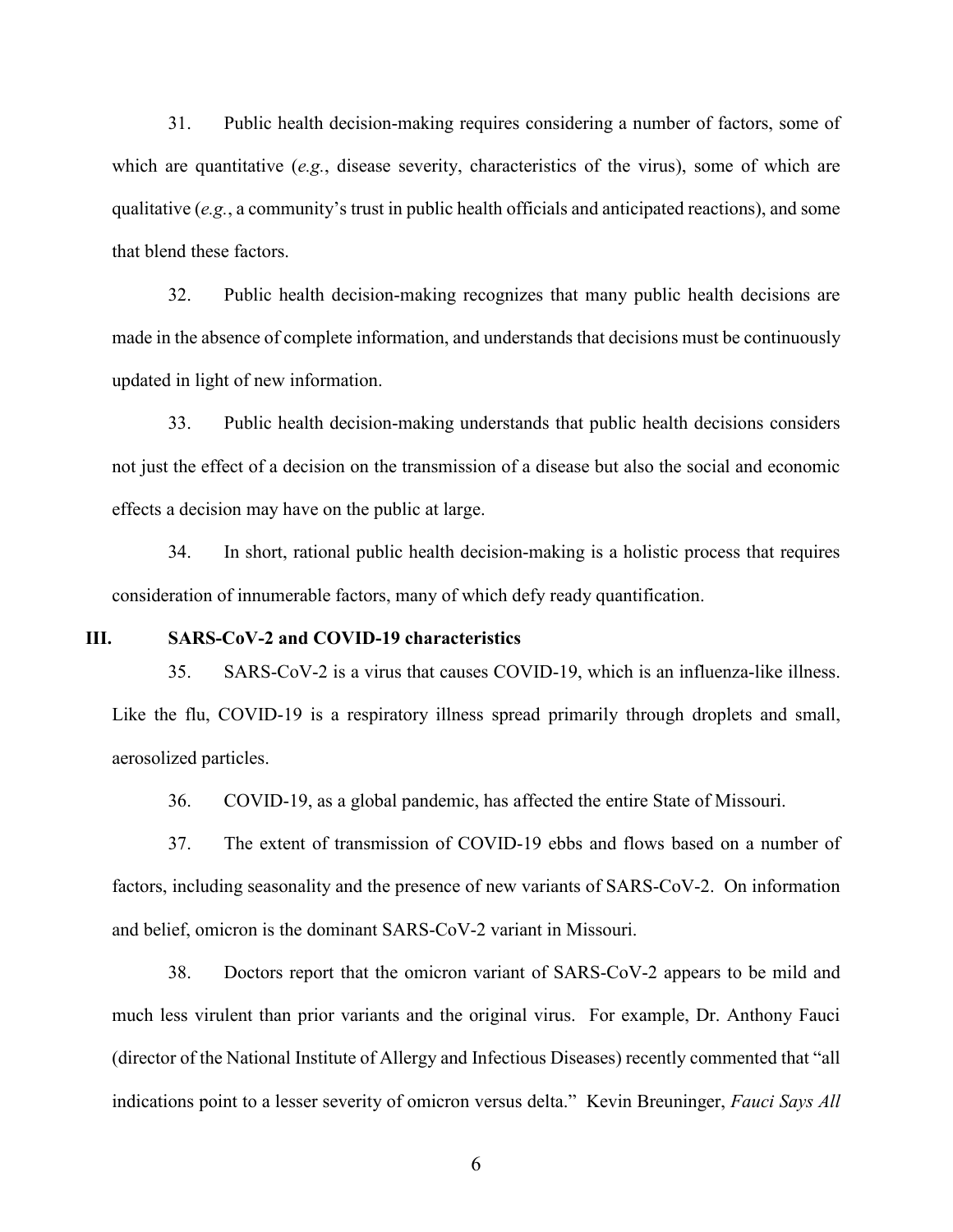*Indications Suggest that Omicron is Less Severe Than Delta, But Warns Against Complacency*, CNBC (Dec. 29, 2021), https://cnb.cx/3ru9F4J.

39. Regardless of variant, COVID-19 is not a serious health risk for the vast majority of the population—and especially for children and young adults. Rather, the risk of serious negative health outcomes from COVID-19 goes up with age. Thus, children—especially healthy children—do not face a significant risk of serious illness or death if they catch COVID-19.

40. It is likely that the vast majority of people in Missouri have some form of immunity to COVID-19 either due to vaccination or prior infection. Current evidence indicates that natural immunity (*i.e.*, immunity from prior infection), is durable and protects against reinfection and severe health outcomes. Current evidence suggests that vaccine-mediated immunity, while inferior to natural immunity, provides protection against severe, negative health outcomes for at least a season.

41. Furthermore, there is no evidence that children drive the spread of COVID-19. Bearing that out is evidence that schools are not sources of COVID-19 transmission/outbreaks in a community, but rather transmission of COVID-19 in school reflects patterns of community transmission.

#### **IV. Masks fail to provide adequate protection and offer a false sense of security.**

42. Doctors appear to agree that it is time to "retire the cloth mask." Former commissioner of the FDA Dr. Scott Gottlieb has said, "Cloth masks aren't going to provide a lot of protection, that's the bottom line. This is an airborne illness. We now understand that, and a cloth mask is not going to protect you from a virus that spreads through airborne transmission." Full Transcript: Dr. Scott Gottlieb on 'Face the Nation,' January 2, 2022, CBS NEWS (Jan. 2, 2022), https://cbsn.ws/3558jWB. Indeed even masking advocates admit that "[c]loth masks are little more than facial decorations. There's no place for them in light of Omicron." Kristen Rogers,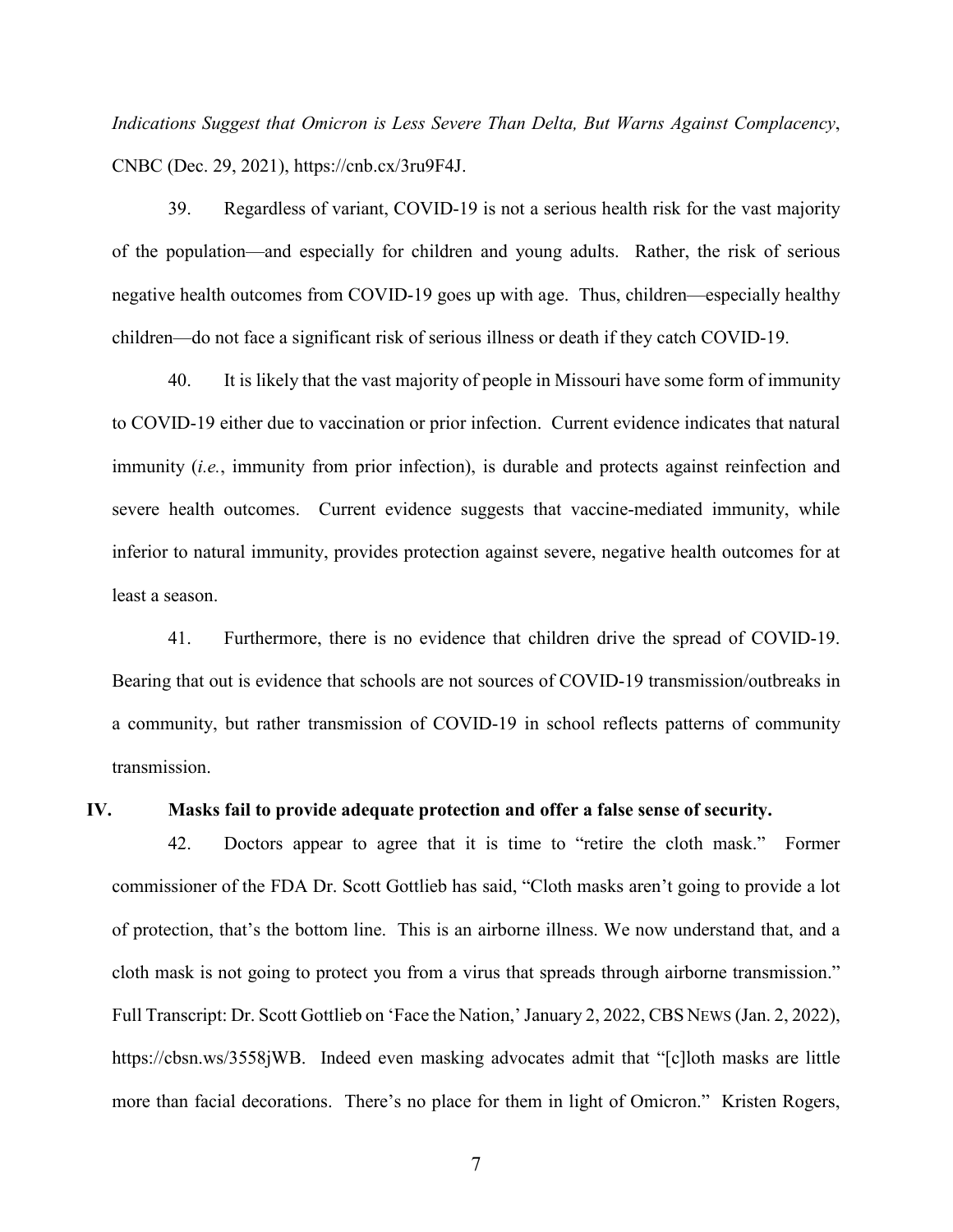*Why You Should Upgrade Your Mask As the Omicron Variant Spreads*, CNN HEALTH (Dec. 24, 2021), https://cnn.it/3GL4h3s.

43. That is consistent with the data. Cloth and surgical masks are not effective at preventing the spread of COVID-19. Many studies show no distinguishable difference between places with mask mandates and those without them. And studies claiming that masks are effective at preventing the spread of COVID-19 are generally of poor quality and are unreliable. Indeed, mask wearing may even be counterproductive in preventing the spread of disease.

44. Furthermore, there are documented harms associated with long-term wearing of masks. Studies, for example, have found that children who wear masks in schools suffer physical discomfort (*e.g.*, headaches), mental and emotional pain (*e.g.*, irritability or less happiness), and are less capable at school. Masks could also impair the educational and emotional development of children.

45. In short, mask mandates—especially for school children—represent a reversal of a long-held consensus on the merits of community masking, and rests on assumptions and premises that reject the fundamental tenets of modern medicine, statistical analysis, and public health decision-making. They do so while failing a cost-benefit analysis and imposing real, tangible harm.

## **COUNT ONE – DECLARATION THAT THE CURRENT MASK MANDATE IS VOID**

- 46. Plaintiffs incorporate by reference the allegations in all preceding paragraphs.
- 47. The District is a political subdivision within the meaning of § 67.265.1, RSMo.
- 48. The District issued its Current Mask Mandate on January 13, 2022.

49. On information and belief, students who refuse to comply with the Current Mask Mandate will be excluded from school property, face discipline, and may be sent home.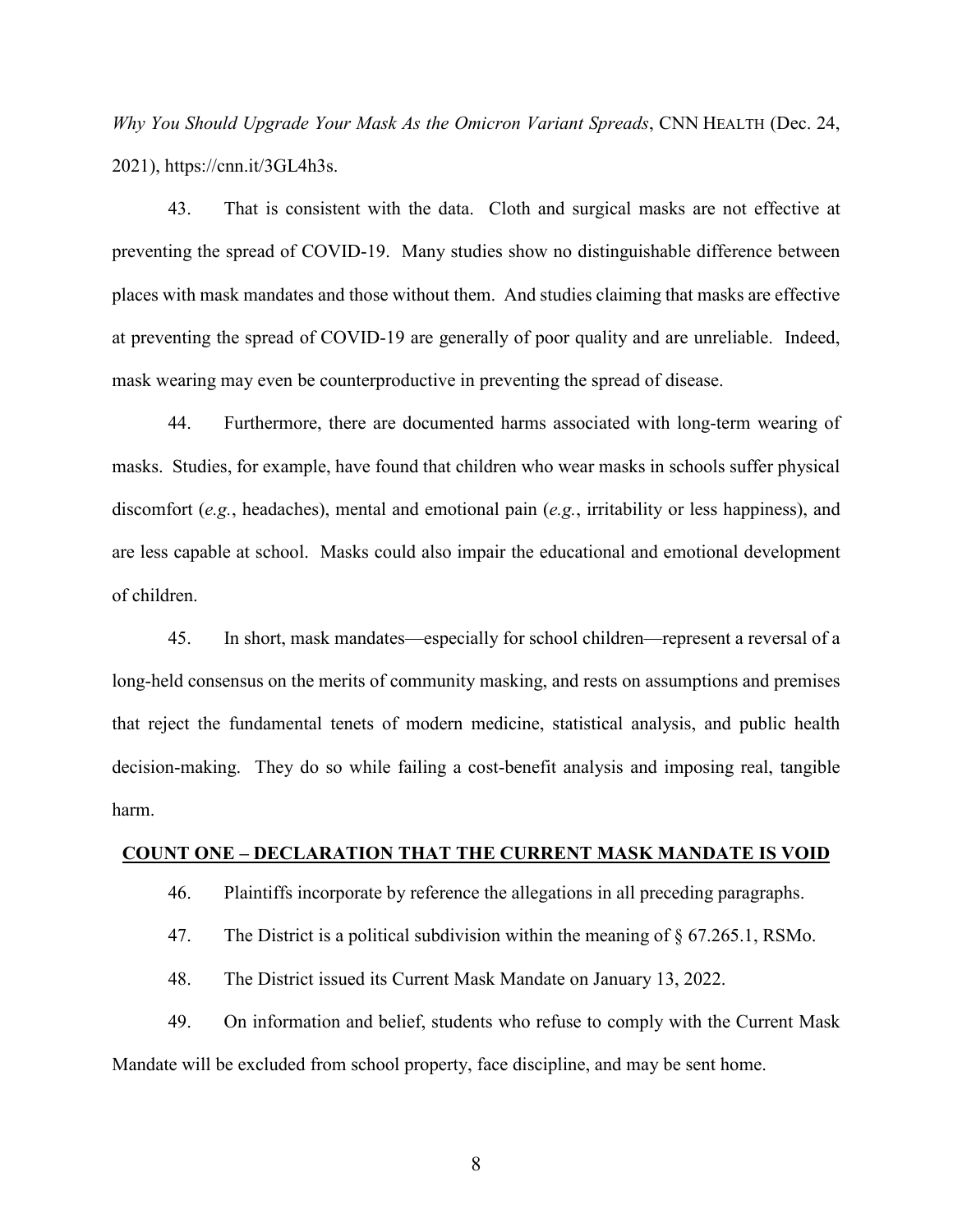50. On information and belief, students who refuse to comply with the Current Mask Mandate will not be allowed in school.

51. Therefore, the Current Mask Mandate has the same effect as the Original Mask Mandate that the District voted to terminate, or otherwise expired, and is a prohibited order. § 67.265.5, RSMo.

## **COUNT TWO – THE CURRENT MASK MANDATE IS UNLAWFUL**

52. Plaintiffs incorporate by reference the allegations in all preceding paragraphs.

53. Plaintiffs challenge the validity of the Current Mask Mandate and seek a declaration that it is unlawful and *ultra vires*.

54. By law, "[i]t shall be the general duty and responsibility of the department of health and senior services to safeguard the health of the people in the state and all its subdivisions." § 192.020.1, RSMo.

55. DHSS has not delegated, and indeed could not delegate, that authority to school districts.

56. The local health authority has not issued an order requiring schoolchildren to wear masks.

57. The local health authority cannot issue an order requiring schoolchildren to wear masks.

58. Neither the Missouri Constitution nor the General Assembly has granted the District a general police power to enact law for the public welfare.

59. In fact, Missouri statutes require DHSS to set health policy in schools. This indicates that only DHSS may provide appropriate measures to safeguard the public health. *See*  § 167.181, RSMo (DHSS promulgates mandatory vaccination requirements for schoolchildren); § 167.182, RSMo (DHSS develops informational brochure on HPV).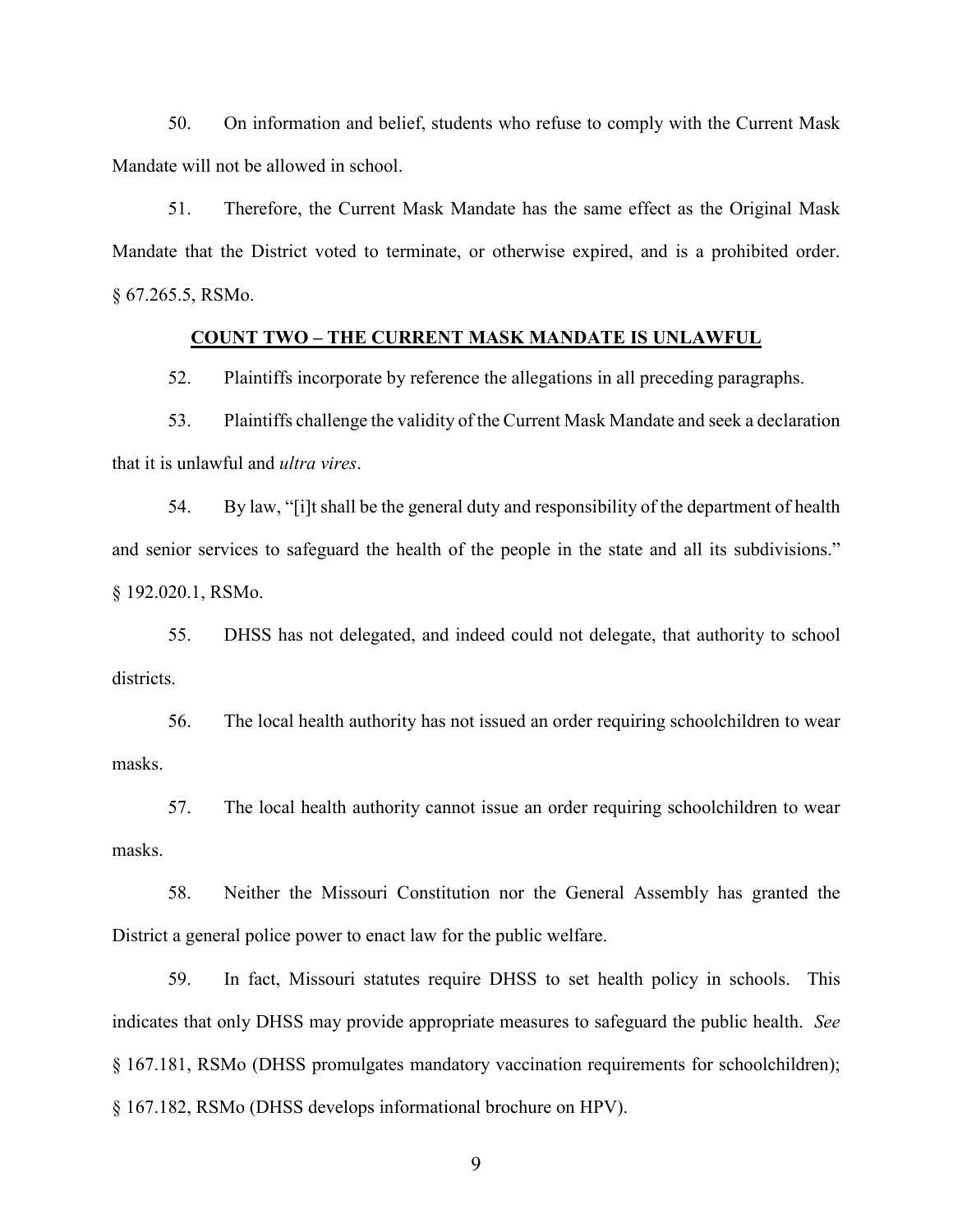60. Missouri law thus does not authorize Defendants to impose the Current (or any) Mask Mandate.

61. The District does not have authority to impose the Current (or any) Mask Mandate for public health reasons.

62. For those reasons, the Current Mask Mandate is an unlawful order and Missouri's schoolchildren should not be subject to it.

# **COUNT THREE – THE CURRENT MASK MANDATE IS UNREASONABLE, ARBITRARY, AND CAPRICIOUS**

63. Plaintiffs incorporate by reference the allegations in all preceding paragraphs.

64. Plaintiffs challenge the validity of the Current Mask Mandate, and seek a declaration that that it is unreasonable, arbitrary, and capricious.

65. School Districts are "agencies" within the definition under the Missouri Administrative Procedure Act. *See P.L.S. ex rel. Shelton v. Koster*, 360 S.W.3d 805, 818 (Mo. Ct. App. 2011). School Districts may not exercise their power in an "unreasonable, arbitrary, capricious or unlawful manner." *Magenheim v. Bd. of Educ. of Sch. Dist. of Riverview Gardens*, 347 S.W.2d 409, 417 (Mo. App. 1961).

66. The Current Mask Mandate requires all elementary schoolchildren (defined as all children who are of the age to attend K-12 school) attending schools in the District to wear a mask when they are at school. That decision is arbitrary and capricious.

67. Government action is arbitrary, capricious, and unreasonable when it is based on *post hoc* rationalization, when it fails to consider an important part of the problem it is addressing, and when it fails to consider less restrictive alternatives before infringing on citizens' liberty. *See*, *e.g.*, *Dep't of Homeland Sec. v. Regents of the Univ. of Cal.*, 140 S. Ct. 1891, 1905, 1909 (2020); *Michigan v. EPA*, 135 S. Ct. 2699, 2706 (2015). "[A]n agency which completely fails to consider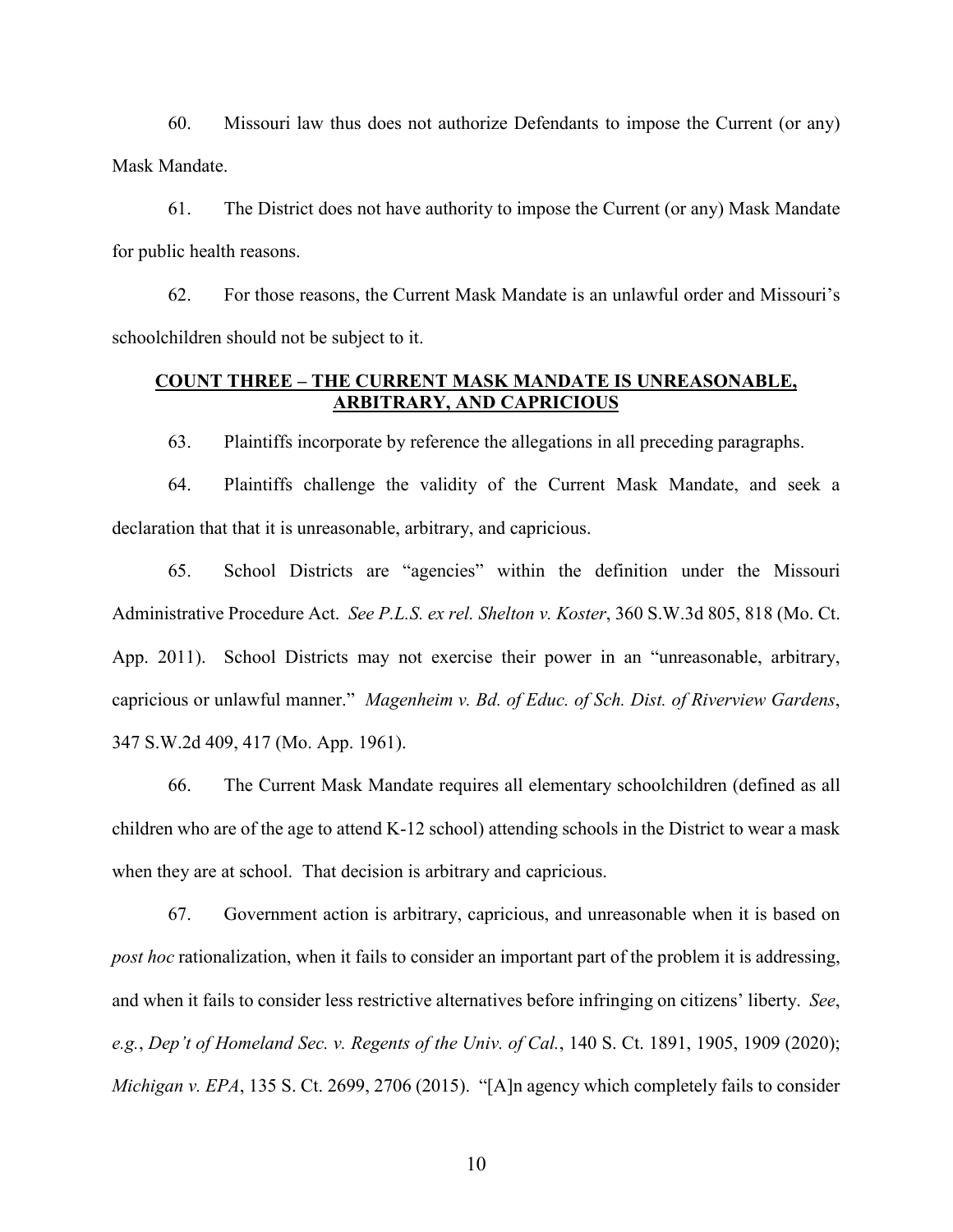an important aspect or factor of the issue before it may also be found to have acted arbitrarily and capriciously." *Barry Serv. Agency Co. v. Manning*, 891 S.W.2d 882, 892 (Mo. App. W.D. 1995) (quoting *Motor Vehicle Mfrs. Ass'n of U.S., Inc. v. State Farm Mut. Auto. Ins. Co*., 463 U.S. 29, 43 (1983)). In addition, agencies must consider whether there are less restrictive policies that would achieve their goals. *See Regents of the Univ. of Calif.*, 140 S. Ct. at 1912 (quoting *State Farm Mut. Auto.*, 463 U.S. at 51).

68. On information and belief, the District failed to consider fully the potential social and economic consequences of the Current Mask Mandate, including the effect of the mandate on schools and the community.

69. On information and belief, the District failed to fully consider key characteristics of COVID-19, including severity of disease among different age and risk groups, availability and effectiveness of control measures and treatment options, and the fact that many people have immunity either because of vaccination or prior infection.

70. On information and belief, the District failed to consider the fact that the Omicron variant is less likely to cause severe illness and death.

71. On information and belief, the District failed to grapple with a large swath of relevant science, data, statistics, studies, or alternatives. That includes failing to grapple with the weakness of the evidence supporting community masking as a mitigation measure, and the significant evidence showing that masking does very little or nothing to prevent the spread of COVID-19.

72. On information and belief, the District failed to consider the harms masking impose on schoolchildren.

73. The factors listed above are not an exhaustive list. Ultimately, the Current Mask Mandate represents an irrational analysis of the costs and benefits of mandating community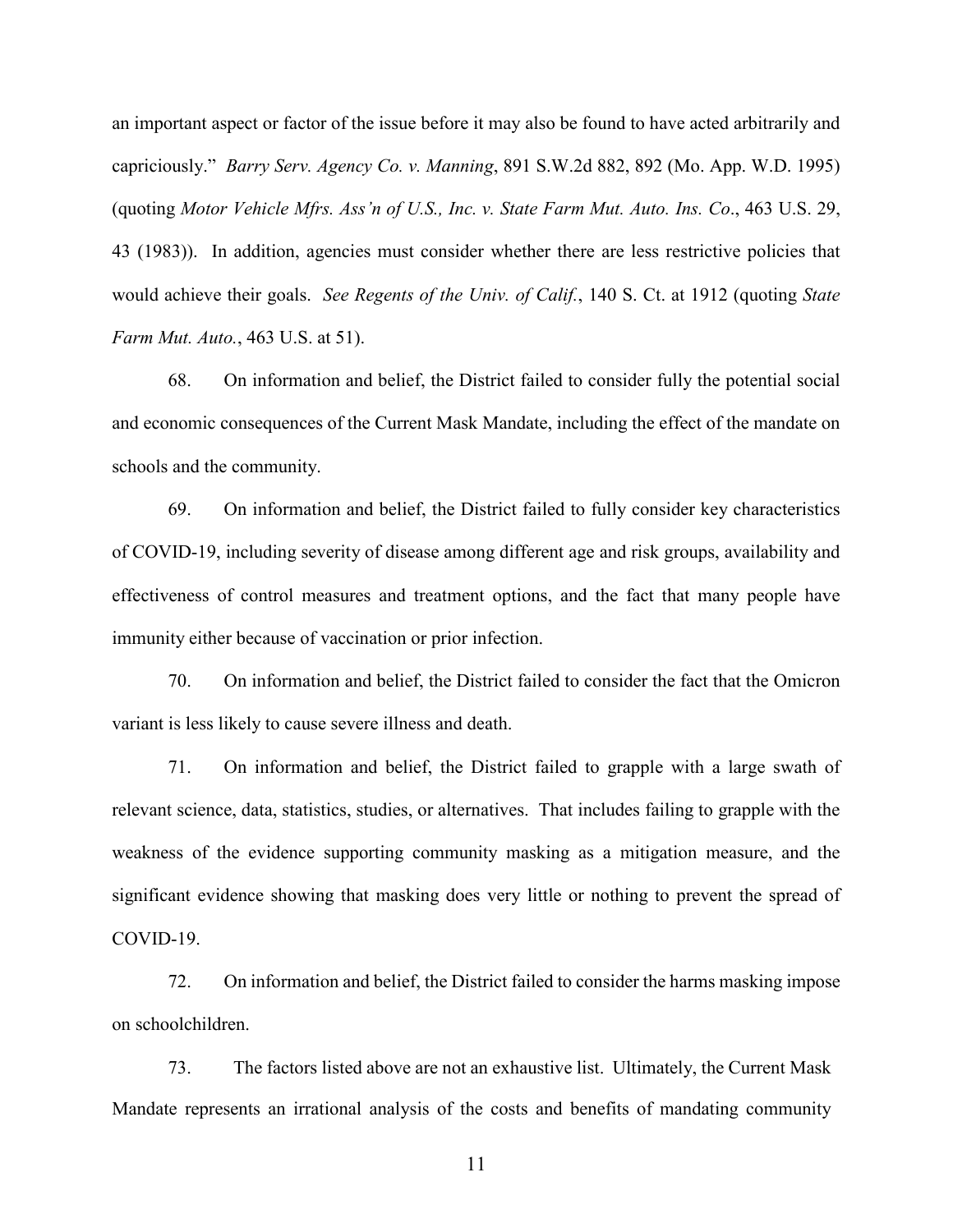masking. For those reasons, and more, the Current Mask Mandate is unreasonable, arbitrary, and capricious.

# **COUNT FOUR – VIOLATION OF MISSOURI CONSTITUTION, ART. IX, § 1(a)**

74. Plaintiffs incorporate by reference the allegations in all preceding paragraphs.

75. Article IX, § 1(a) of the Missouri Constitution provides schoolchildren a right to a free public education.

76. Since the Current Mask Mandate arbitrarily prohibits schoolchildren from attending class in-person in the District, serves no legitimate public health purpose, and is unlawful, it violates the rights of schoolchildren in the District to a free public education.

77. To the extent the District provides virtual learning, virtual learning is no substitute for in-person instruction and cannot remedy the constitutional violation.

#### **CONCLUSION**

WHEREFORE, Plaintiff respectfully requests that this Court:

- a. Declare that the Current Mask Mandate is unconstitutional, unlawful, and/or *ultra vires*;
- b. Declare that the Current Mask Mandate is arbitrary, capricious, unreasonable, and invalid;
- c. Declare that the District's Mask Mandate is a prohibited order under  $\S 67.265$ , RSMo;
- d. Enjoin the District and its officers, employees, and agents from enforcing the Current Mask Mandate or any similar order that has the effect, directly or indirectly, of implementing the Current Mask Mandate or a similar mandate;
- e. Grant relief by injunction, certiorari, mandamus, prohibition, or other appropriate action against the District and its officers, employees, and agents,